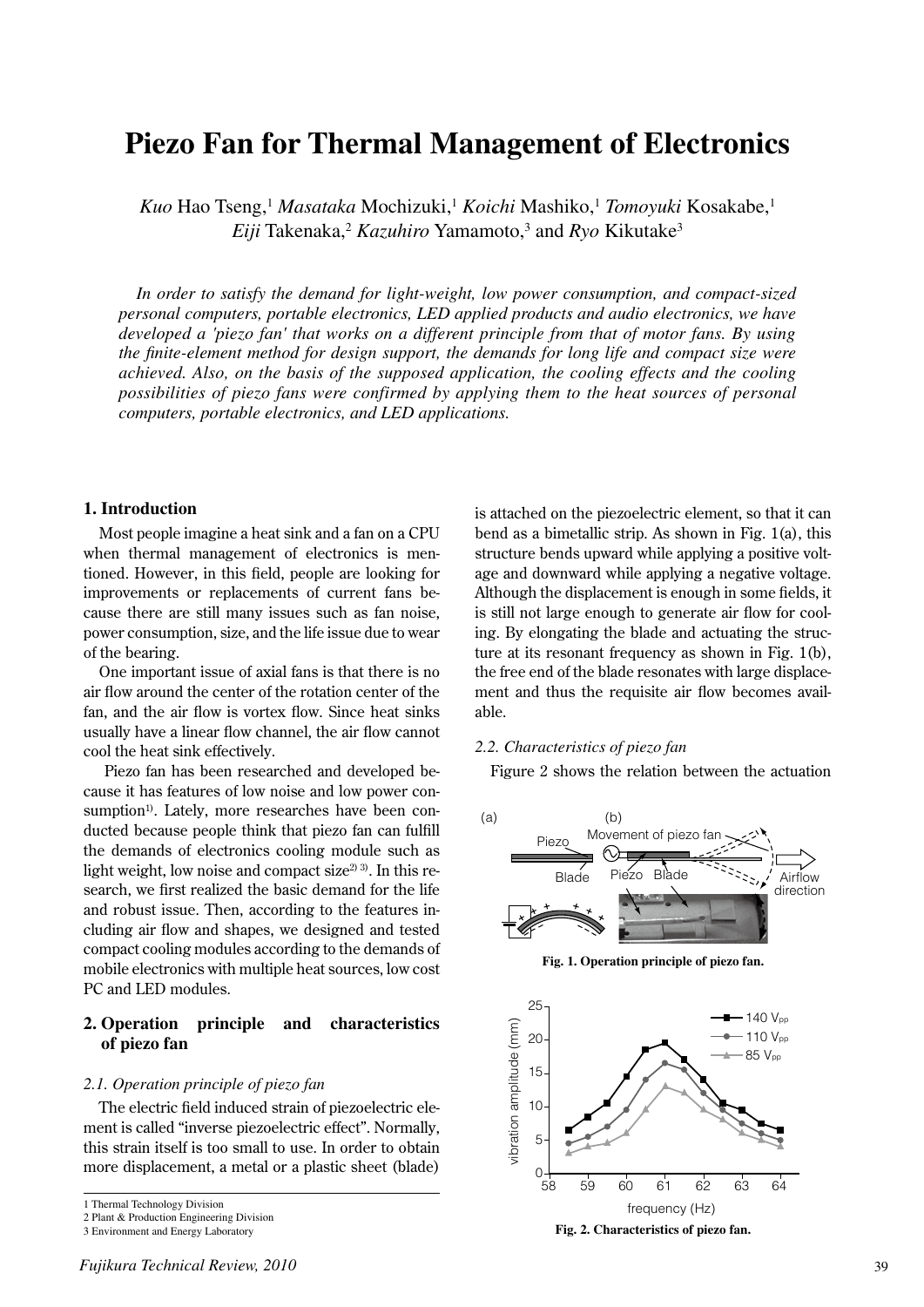## **Panel 1. Abbreviations, Acronyms, and Terms.**

frequency and the amplitude of the piezo fan tip while applying sine voltage to it. Strain of piezoelectric element is almost proportional to the applied electric field, thus increase in the voltage (Vpp) increases the strain energy and piezo fan amplitude. The result in Fig. 2 also indicates that the amplitude has a maximum value at some specific frequency. This is because piezo fans use resonance for larger amplitude and more air flow.

#### *2.3. Low driving voltage piezo fan*

Due to many reasons such as insulation, cost and safety issues, high voltage is not preferred in electronics. However, large air flow comes from large piezo fan amplitude, and the amplitude comes from high electric field. Here, we decreased the thickness of piezoelectric element to increase the electric field at the same voltage at first. Then, we laminated the thin piezoelectric elements to increase the generated force and attached the laminated elements to the blade. Table shows the performance of two piezo fans with the same geometric configuration and indicates the effec-

| Table. Comparision of single-and multilayer piezo fan. |  |  |  |  |  |
|--------------------------------------------------------|--|--|--|--|--|
|--------------------------------------------------------|--|--|--|--|--|

| Structure                                        | Driving<br>voltage | Resonant<br>frequency | Vibration<br>amplitude | Consumption<br>power |
|--------------------------------------------------|--------------------|-----------------------|------------------------|----------------------|
| Single-layer<br>piezo fan                        | $65 V_{\text{pp}}$ | $46$ Hz               | $26 \text{ mm}$        | 7 mW                 |
| Multilayer<br>piezo fan<br>$(10 \text{ layers})$ | $6.5 V_{pp}$       | $41.5$ Hz             | $25 \text{ mm}$        | $6 \text{ mW}$       |



**Fig. 3. The structure of the long-life piezo fan.**

PC–Personal Computer FEM–Finite Element Method dBA–A sound pressure unit simulating the humanear response

tiveness of decreasing the driving voltage.

## **3. Long life and robust piezo fan**

Figure 1(b) shows a typical piezo fan comprising a piezoelectric element and a blade made from thin sheet. However, this structure works but has problems in life test because the inertial force of the blade tip applies large moment to the piezoelectric element. Especially, large stress appears around the free end of the piezoelectric element. As a result, the blade gets detached from the piezoelectric element in a long-term test. Moreover, the inertial force becomes very large when foreign objects come in contact with the moving piezo fan and, thus, detachment occurs frequently in this condition. Also, the adhesive connecting the piezo and the blade tends to lose its adhesion force. Thus, the detachment occurs especially frequently in hightemperature environment.

Figure 3 shows our solution. Figure 3(a) shows the traditional structure of piezo fan and indicates the position where stress concentrates. We relaxed the concentrated stress by putting a supporting block as shown in Fig. 3(b).

Figure 4 shows the result of the FEM results by using ANSYS®. For convenience of explanation, the **Table. Comparision of single-and multilayer piezo fan.**



(a) Without a supporting block



(b) Using a supporting block

**Fig. 4. Stress analysis of a piezo fan.**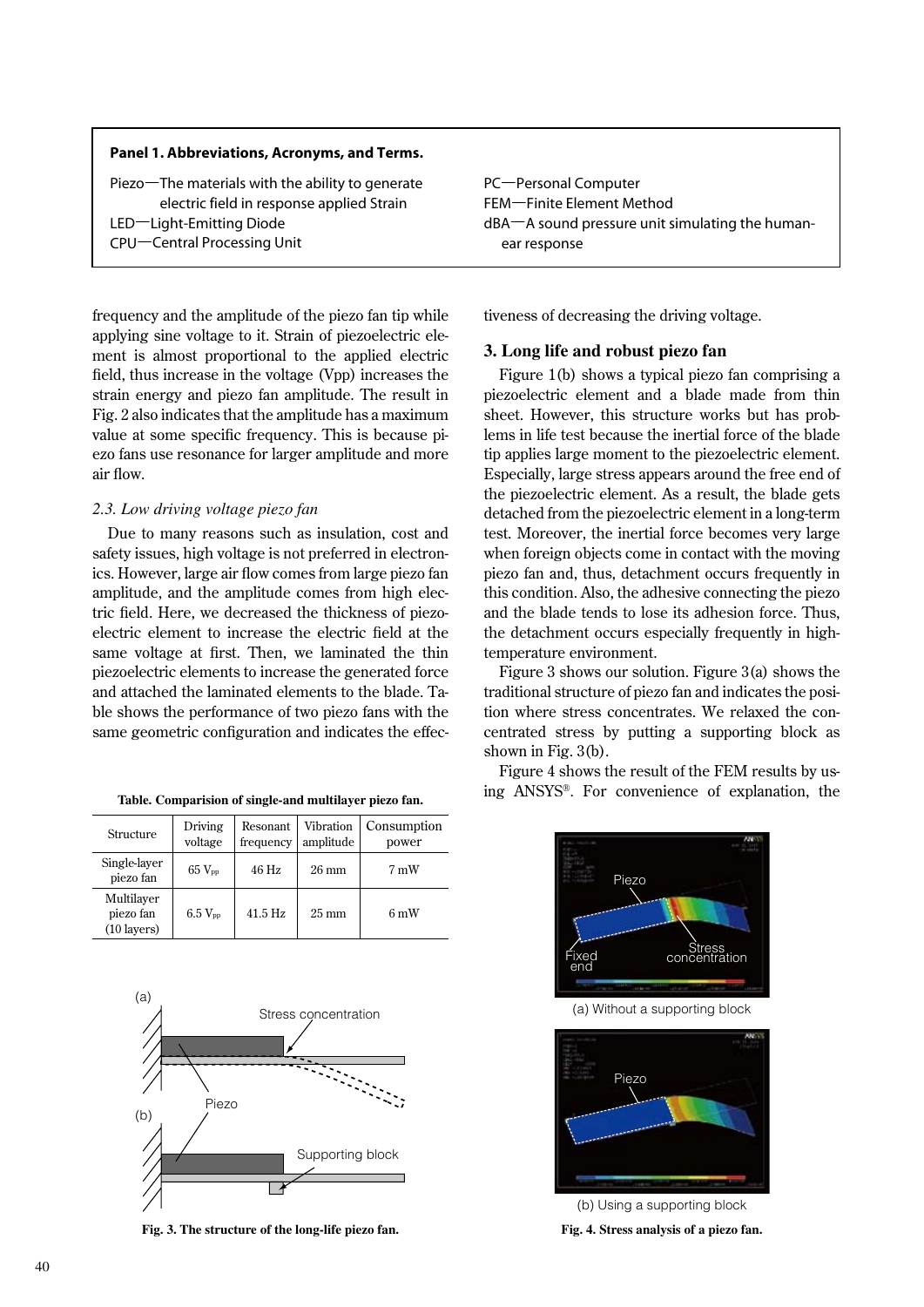

piezoelectric element is set to be invisible and its contour is marked by dotted lines. Figure 4(a) and (b) shows the Von Mises stress while the blade has the maximum displacement at its first resonance. The structure in Fig. 4(b) uses the same structure shown in Fig. 3(b). It is clear that large stress exists around the free end of the piezoelectric element and the stress is supported by adhesive only. It is considered that the blade detaches from piezoelectric element when the adhesive force decreases or when external force causes the concentrated force to increase. Figure 4(b) using the structure with a supporting block shows that the concentrated stress relaxes a lot, but the displacement is almost the same. Also, although not shown in the figure, the maximum displacement and stress of the piezoelectric element itself also decreases in the structure with a supporting block. This means that this structure can also help to prevent the crack generation on the piezoelectric element.

Figure 5 shows the test results of piezo fans under 100 °C environment. The piezo fans had 60 Hz resonant frequency at first. However, as shown in the figure, the resonant frequency of the piezo fans without supporting blocks changed in this test. At the same time, the displacement also decreased while actuating these piezo fans by the resonant frequency. On the contrary, those piezo fans with supporting blocks kept the performance even when the adhesive force decreased at high temperature. In another test, piezo fans were set in a high-temperature and high-humidity environment (60 °C,65%). In this test also, piezo fans retained the performance after more than  $10<sup>9</sup>$  times the vibration (30 mm amplitude, 60 Hz).

## **4. Electronics cooling of piezo fans**

#### *4.1. Portable electronics cooling of piezo fans*

One characteristic of portable electronics cooling is that multiple cooling objectives exist, but heat flow of



**Fig. 6. Piezo fan application in portable electronic devices (imaginary picture) and the experiment setup based on a real portable electronic device IC design.**



**Fig. 7. The cooling effect of piezo fan in a portable electronic device.**

each heat source is much lower than that in PC. The point is that the thermal management must be based on low consumption power and low noise at close range.

 Figure 6 shows the image of piezo fan cooling in a portable electronic apparatus and the experiment apparatus. The layout and heat flow is based on a commercial product. In the experiment, we tested 3, 5, 7, 10 mm width piezo fans. In Fig. 7,  $\Delta T$  (°C) is the temperature difference between heat sources surfaces and environment, and the chassis internal space and environment while using the 3 mm width piezo fan. The temperature at all measured points decreased from 10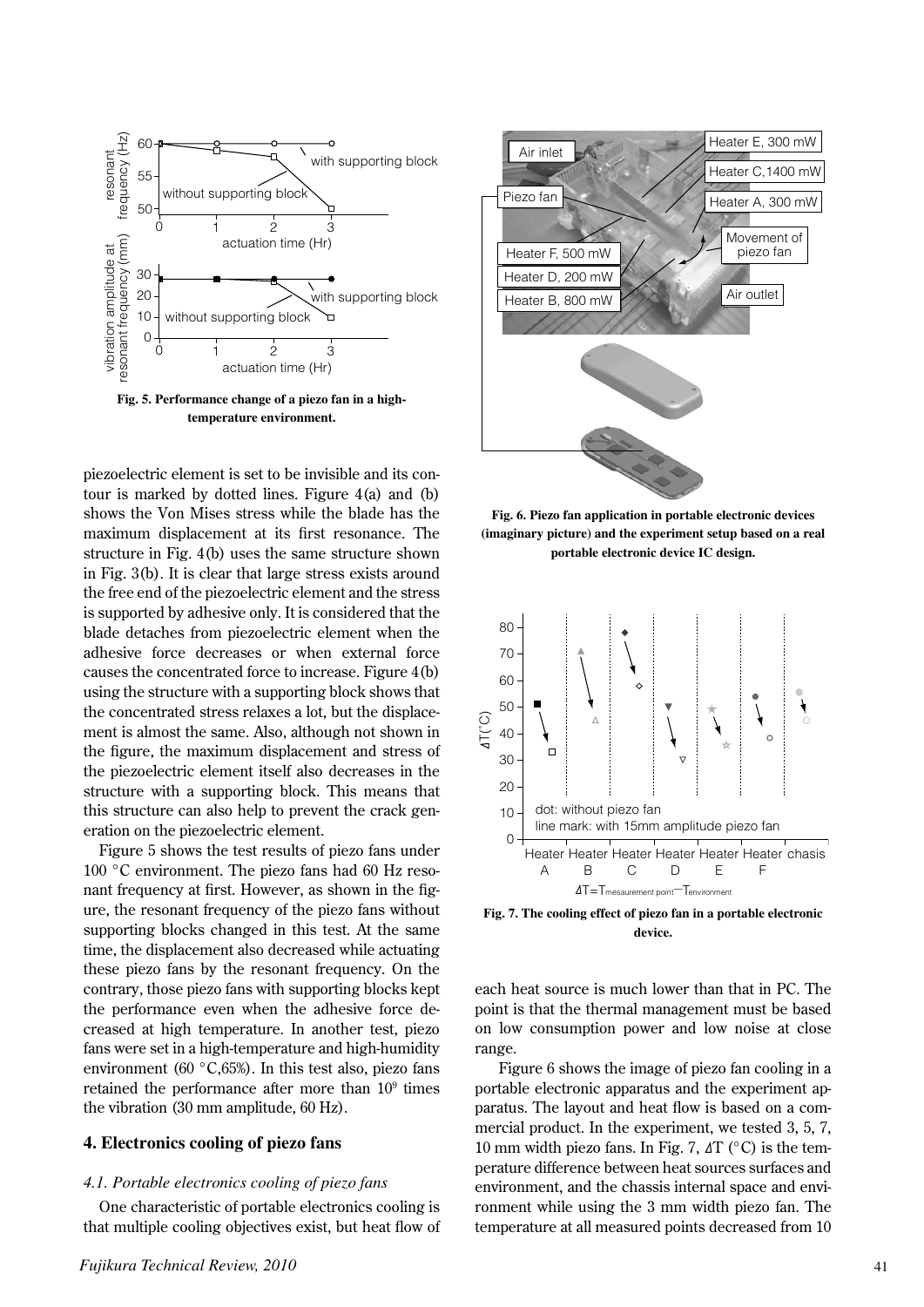to 20 °C. It is noted that the temperature decreases around the free end of the piezo fan (heat sources A, B, C, D) showed the same trend in Açıkalın's<sup>2) 3)</sup> report. The temperature decreases around the fixed end of the piezo fan (heat sources E, F) and the change in the chassis further proved the effects of air suction and exhaustion. The 3 mm width piezo fan that cleared the target cooling performance was also satisfactory in other aspects. The noise of the 3 mm width piezo fan was 24 dBA (10 mm apart from the chassis) and that of the 5 mm piezo fan was 29 dBA. The power consumption of the 3 mm width piezo fan was 11 mW, about 1/20 that of the axial fan or the blower with the same cooling performance.

#### *4.2. LED modules cooling*

Life and brightness of LED tends to decrease much as the temperature increases. This is especially an important issue for high-brightness LED because it generates much more heat. Figure 8 shows a piezo fan cooling module designed for a backlight module with multiple LED modules. The cooling targets were five heat sources each with 10 W heat flow on the heat spreader. The design uses piezo fan to induct air flow from one end of the long and thin heat sink to the other. The piezo fan and the fins were set to be very close, so that movement of the fan can decrease the thermal boundary layer thickness and improve the thermal resistance. We think these are the reasons why this cooling module decreased the size to 50% compared to that of the current model (thermal resistance decreased



**Fig. 8. Piezo fan application in LED modules cooling.**



**Fig. 9. Raked piezo fan.**

from 4.4  $\degree$ C/W to 2  $\degree$ C/W) and kept the temperature variation on each heat source to below 1 °C.

#### *4.3. Low-cost, compact-sized PC cooling*

Low-cost PC is considered to be a very potential market. The heat flow of the low-cost PC CPU is about 20–30 W lower than that of the normal PC and thus the demand for cooling module is reduced. Figure 9 shows an example of the CPU cooling module using piezo fan. We set slits on the blade and inserted it into to the gap between the fins. Movement of the blade in this design can decrease the thermal boundary thickness layer to improve the cooling ability of the heat sink. The appearance of the blade is similar to a rake and is thus named raked piezo fan. One advantage of this design is that all the blade tips have the same resonant frequency and, thus, the same vibration amplitude by actuating one piezoelectric element. Another advantage is that the blade is inside the heat sink. This means that the manufacturer can have a simple assembling process and the user can have a compact cooling module.



**Fig. 10. Cooling effect of raked piezo fan.**



**Fig. 11. Compact-type piezo fans.**